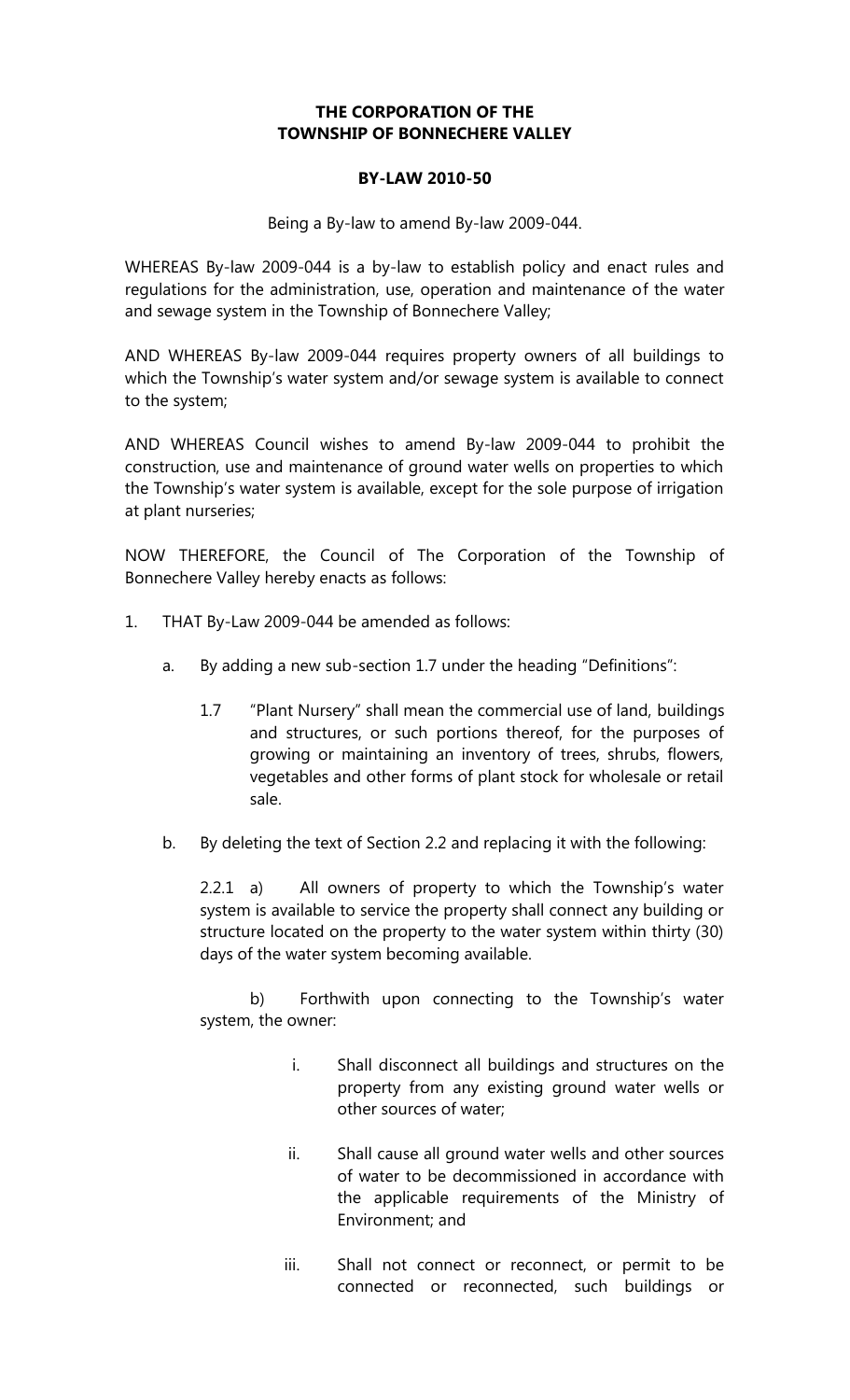structures to any source of water other than the Township's water system.

c) Notwithstanding subsection b) above, a person who owns or operates a plant nursery on a property to which the Township's water system is available may, upon obtaining a permit from the Township, construct, use and maintain a ground water well or other source of water for the sole purpose of irrigating the nursery's plant stock.

d) For the purpose of obtaining a permit to use a source of water other than the Township's water system for irrigation at a plant nursery, the following procedures shall apply:

- i. The applicant shall complete an application for a permit in the form required by the Chief Administrative Officer that sets out the following information:
	- 1. The name and address of the property owner;
	- 2. The name and address of the operator of the plant nursery;
	- 3. A description of the source of water intended for irrigation; and
	- 4. Such other information as the Chief Administrative Officer deems necessary or advisable
- ii. The applicant shall pay an annual non-refundable administration fee to the Township in the amount of \$100.00, or as may be set from time to time by resolution of Council; and
- iii. The applicant shall renew the permit every five years upon payment of a non-refundable administration fee to the Township in the amount of \$100.00, or as may be set from time to time by resolution of Council.

e) No person to whom a permit has been issued in accordance with sub-section d) above shall use or permit to be used the source of water to which the permit applies for any purpose other than the irrigation of the nursery's plant stock, including but not limited to, consumption, washing, cleaning, or any other process of a personal, commercial, industrial or agricultural nature.